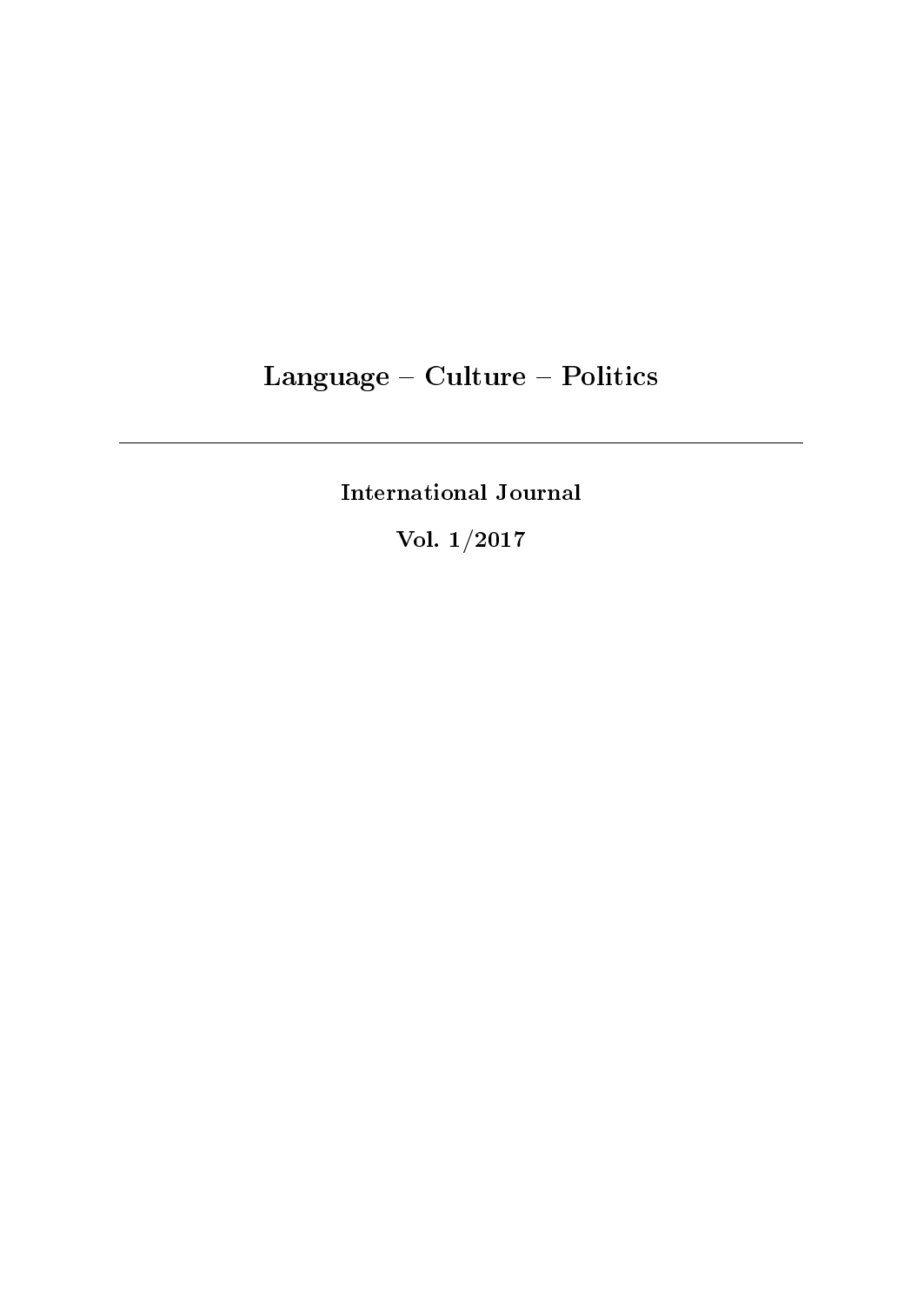#### Recenzenci:

PROF. DR HAB. HENRYK CHALUPCZAK PROF. DR HAB. CHRISTOPHER GARBOWSKI PROF. DR HAB. HALYNA LUTSYSHYN

#### Miedzynarodowa Rada Naukowa:

BEATA FAŁDA - PRZEWODNICZĄCA, KLAUDIA BEDNAROVA-GIBOVA, Iryna Biskub, Edward Colerick, Serghiey Fedoniuk, Teresa Giedz-Topolewska, Jan Hudzik, Dzintra Ilisko, HENRYK KARDELA, MIROSŁAWA KAWECKA, JAN KŁOS, Andrzej Kowalczyk, Wªodzimierz Osadczy, Lucyna Sikorska, BEATA SIWEK, TOMASZ STEPNIEWSKI

# Redaktor Naczelny:

# Tomasz Zygmunt

#### Sekretarz Redakcji:

# Jurij Hajduk

#### Członkowie Redakcji:

#### ANNA WOŁOSZCZUK, MARIOLA TIUCHTIEJ

c Copyright by Instytut Neofilologii Państwowej Wyższej Szkoły Zawodowej w Chełmie  $Chekm 2017$ 

# ISSN

2450-3576

# ISBN

978-83-948811-1-5

Instytut Neofilologii PAŃSTWOWA WYŻSZA SZKOŁA ZAWODOWA W CHEŁMIE rl.Wojsławicka 8b, 22-100 Chełm, Polska Tel./Fax: +48-82-564-2080 e-mail: lcpijournal@yahoo.com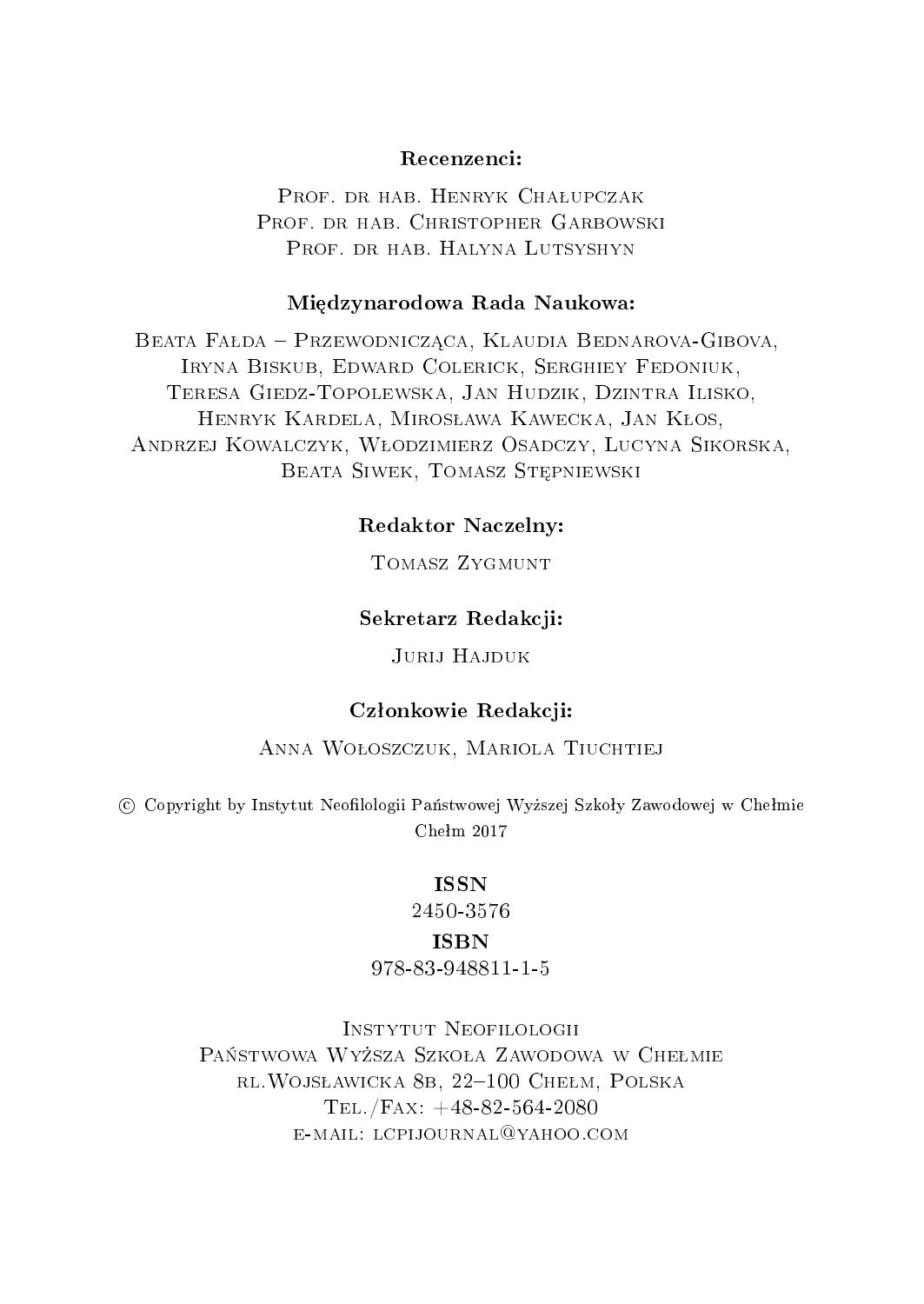Instytut Neofilologii Państwowej Wyższej Szkoły Zawodowej w Chełmie

# Language - Culture - Politics

International Journal Vol. 1/2017

> Redaktor wydania Tomasz Zygmunt

> > Chełm  $2017$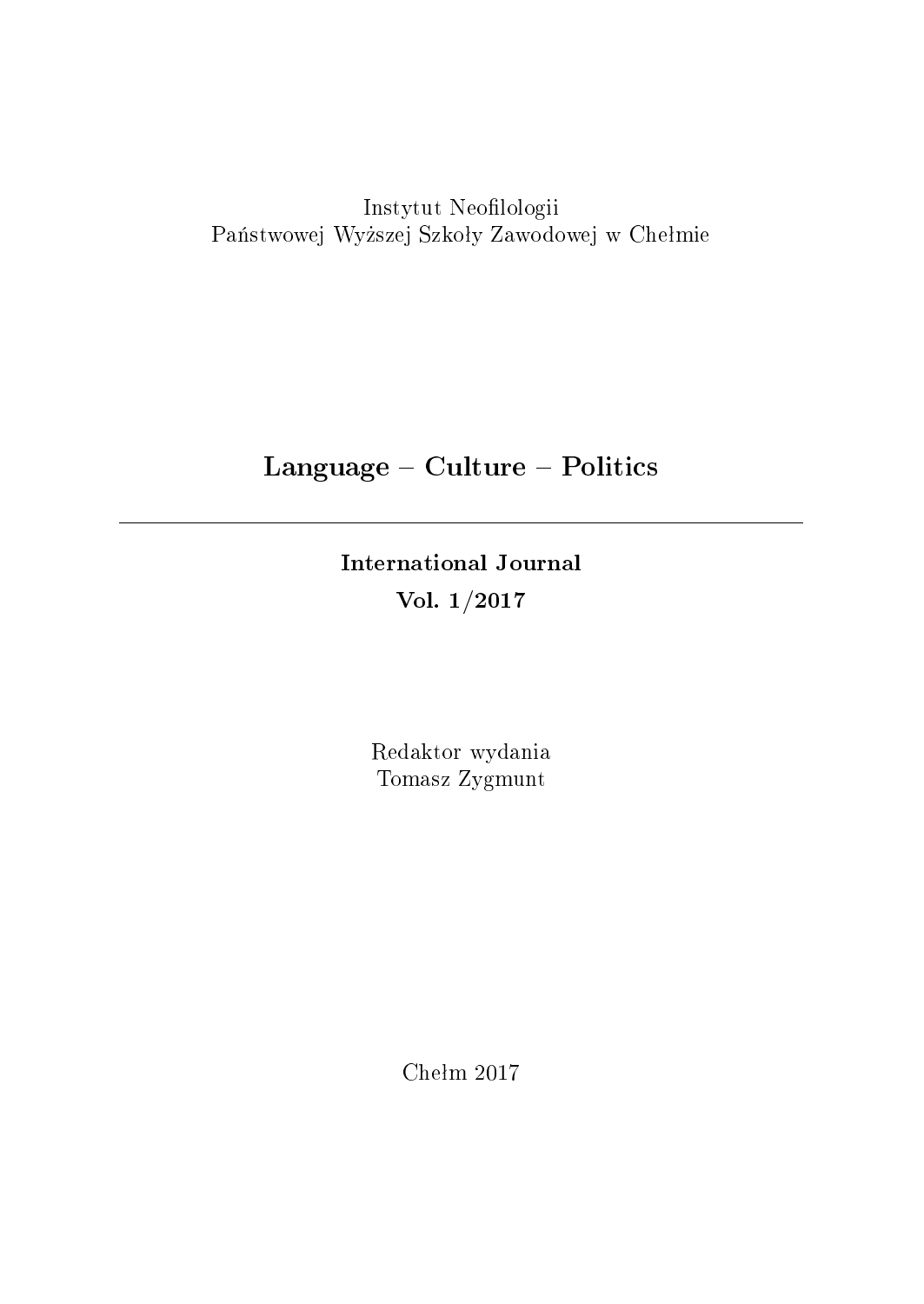#### Reviewers:

PROF. DR HAB. HENRYK CHALUPCZAK PROF. DR HAB. CHRISTOPHER GARBOWSKI PROF. DR HAB. HALYNA LUTSYSHYN

#### International Scientific Commettee:

BEATA FAŁDA - PRESIDENT, KLAUDIA BEDNAROVA-GIBOVA, Iryna Biskub, Edward Colerick, Serghiey Fedoniuk, Teresa Giedz-Topolewska, Jan Hudzik, Dzintra Ilisko, HENRYK KARDELA, MIROSŁAWA KAWECKA, JAN KŁOS, Andrzej Kowalczyk, Wªodzimierz Osadczy, Lucyna Sikorska, BEATA SIWEK, TOMASZ STEPNIEWSKI

# Editor-in-Chief:

Tomasz Zygmunt

#### Secretary:

# Jurli Hajduk

#### Adjunct Members of the Commettee:

## ANNA WOŁOSZCZUK, MARIOLA TIUCHTIEJ

 $\degree$  Copyright by Institute of Modern Philology – State School of Higher Education in Chełm  $Chekm 2017$ 

# ISSN

2450-3576

# ISBN

# 978-83-948811-1-5

Institute of Modern Philology STATE SCHOOL OF HIGHER EDUCATION IN CHEŁM WOJSŁAWICKA 8B, 22-100 CHEŁM, POLAND  $TEL/FAX: +48-82-564-2080$ e-mail: lcpijournal@yahoo.com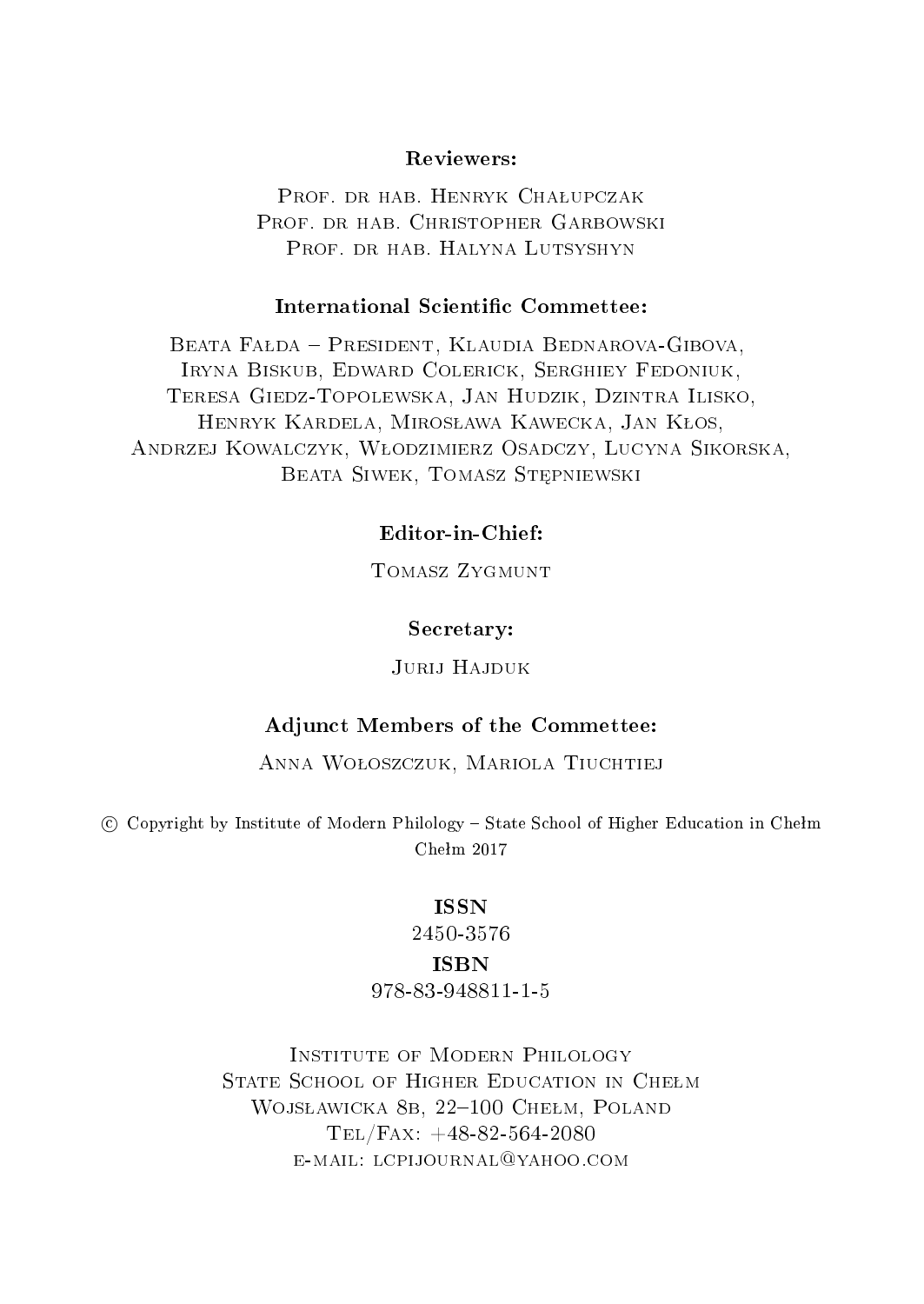# $Spis treści - Contents$

| $Jqzyk - Language$                                                                                                                                                                          | 5   |
|---------------------------------------------------------------------------------------------------------------------------------------------------------------------------------------------|-----|
| Tomasz Zygmunt<br>Language in Discourse                                                                                                                                                     | 7   |
| Iryna Biskub                                                                                                                                                                                |     |
| Cognitive, Social and Communicative Levels<br>of Discourse Analysis: The Case of Critical Discourse Study                                                                                   | 21  |
| Larysa Makaruk<br>Multimodal literacy, and the spectrum of communicative<br>possibilities furnished by non-verbal devices                                                                   | 37  |
| Malina Załużna-Łuczkiewicz<br>Secrets and silences - finding a voice to speak the unspeakable<br><i>in Elizabeth Strout's</i> My Name is Lucy Barton                                        | 53  |
| Anna Danylchuk<br><i>E-petitions:</i> New Ukrainian Experience in E-Democratic<br>Communication. General Overview of the New Norms<br>and Procedures of the Communicative Reform in Ukraine | 63  |
| Magdalena Bojar<br>Rozwijanie umiejętności językowych ucznia<br>w zakresie pracy z tekstem, nauczania słownictwa<br><i>i konwersacji z wykorzystaniem praktycznych technik</i>              | 71  |
| Klaudia Bednárová-Gibová<br>What Does Philosophical Translation Need?<br>Mapping the Translational Trajectory of Equivalence<br>in Terminolog                                               | 91  |
| Kultura - Culture                                                                                                                                                                           | 103 |
| Jan Kłos<br>Sand and Sea - Unstable Foundations for Education                                                                                                                               | 105 |
| Jan P. Hudzik<br>Refugees and the Philosophical Debate in Germany                                                                                                                           | 123 |
| Ks. Jacek Lewicki<br>Idea godności osoby ludzkiej w XX wieku                                                                                                                                | 143 |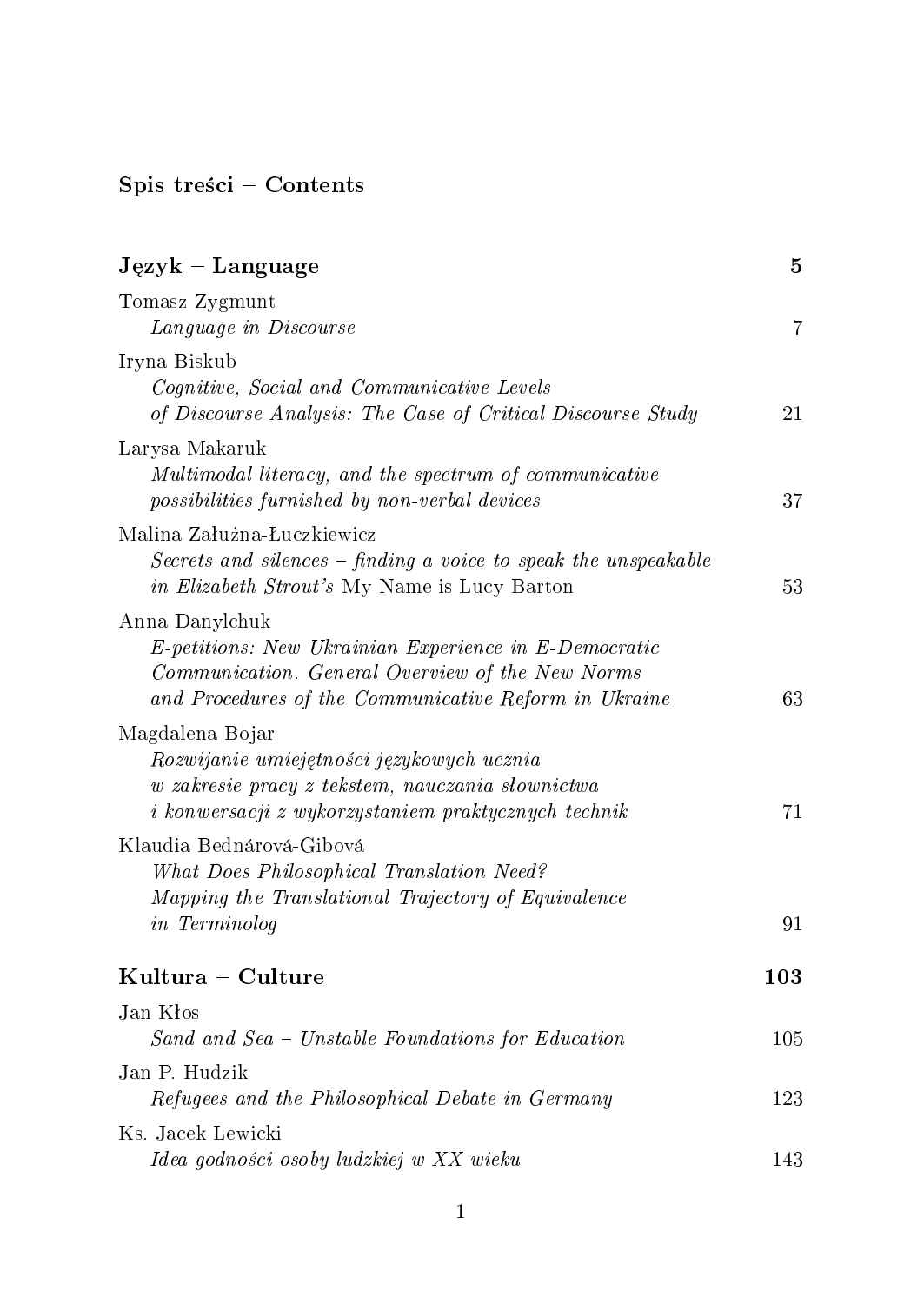2

| Olga Osadczy                                                |     |
|-------------------------------------------------------------|-----|
| Tereny Rusi południowo-zachodniej miejscem spotkania        |     |
| chrześcijaństwa Wschodu i Zachodu: przyczynek do tradycji   |     |
| tolerancji religijnej w Europie Środkowo-Wschodniej         | 163 |
| Dorota Górnik                                               |     |
| Amerykański Sen oczami Henryka Sienkiewicza                 | 179 |
| Polityka – Politics                                         | 201 |
| Waldemar Bulira                                             |     |
| Filozof na wygnaniu.                                        |     |
| Uwagi wokół emigracyjnej twórczości Györgya Márkusa         | 203 |
| Tomasz Stępniewski                                          |     |
| Partnerstwo Wschodnie Unii Europejskiej                     |     |
| w dobie konfliktu zbrojnego na Ukrainie i Brexitu           | 217 |
| Rafał Zygmunt                                               |     |
| Amerykańska myśl polityczno-prawna od okresu kolonialnego   |     |
| do czasów rewolucji amerykańskiej                           | 227 |
| Recenzje – Reviews                                          | 243 |
| Kenshi Fukumoto                                             |     |
| A Review on the Film "Wołyń" of Wojciech Smarzowski:        |     |
| On the Contemporary Relationship between Poland and Ukraine |     |
| in Memory Politics                                          | 245 |